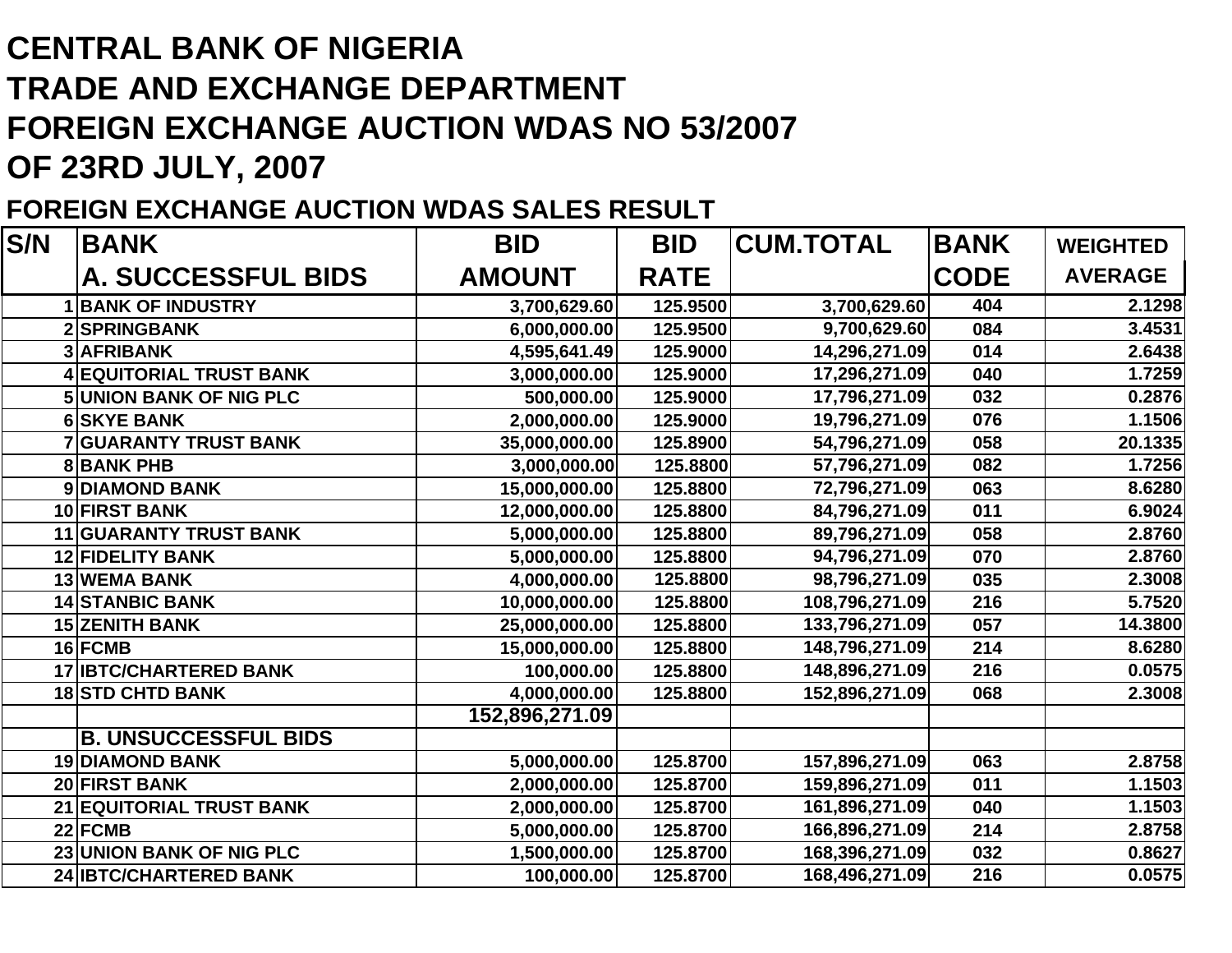| <b>25 STD CHTD BANK</b><br><b>26 FIRST BANK</b> | 1,000,000.00   | 125.8700 | 169,496,271.09 | 068 | 0.5752   |
|-------------------------------------------------|----------------|----------|----------------|-----|----------|
|                                                 |                |          |                |     |          |
|                                                 | 1,000,000.00   | 125.8600 | 170,496,271.09 | 011 | 0.5751   |
| <b>27 NIGERIA INT BANK</b>                      | 1,000,000.00   | 125.8600 | 171,496,271.09 | 067 | 0.5751   |
| <b>28 GUARANTY TRUST BANK</b>                   | 5,000,000.00   | 125.8600 | 176,496,271.09 | 058 | 2.8755   |
| 29 WEMA BANK                                    | 2,000,000.00   | 125.8600 | 178,496,271.09 | 035 | 1.1502   |
| 30 FCMB                                         | 5,000,000.00   | 125.8600 | 183,496,271.09 | 214 | 2.8755   |
| 31 BANK PHB                                     | 1,000,000.00   | 125.8500 | 184,496,271.09 | 082 | 0.5751   |
| <b>32 FIDELITY BANK</b>                         | 3,000,000.00   | 125.8500 | 187,496,271.09 | 070 | 1.7252   |
| <b>33 STANBIC BANK</b>                          | 10,000,000.00  | 125.8500 | 197,496,271.09 | 216 | 5.7506   |
| <b>34 ZENITH BANK</b>                           | 5,000,000.00   | 125.8500 | 202,496,271.09 | 057 | 2.8753   |
| <b>35 EQUITORIAL TRUST BANK</b>                 | 1,000,000.00   | 125.8500 | 203,496,271.09 | 040 | 0.5751   |
| <b>36 IBTC/CHARTERED BANK</b>                   | 100,000.00     | 125.8500 | 203,596,271.09 | 216 | 0.0575   |
| <b>37 SKYE BANK</b>                             | 250,000.00     | 125.8500 | 203,846,271.09 | 076 | 0.1438   |
| <b>38 STD CHTD BANK</b>                         | 2,000,000.00   | 125.8500 | 205,846,271.09 | 068 | 1.1501   |
| <b>39 NIGERIA INT BANK</b>                      | 1,000,000.00   | 125.8400 | 206,846,271.09 | 067 | 0.5750   |
| 40 BANK PHB                                     | 1,000,000.00   | 125.8300 | 207,846,271.09 | 082 | 0.5750   |
| <b>41 NIGERIA INT BANK</b>                      | 1,000,000.00   | 125.8000 | 208,846,271.09 | 067 | 0.5748   |
| 42 FIDELITY BANK                                | 5,000,000.00   | 125.8000 | 213,846,271.09 | 070 | 2.8742   |
| <b>43 STANBIC BANK</b>                          | 5,000,000.00   | 125.8000 | 218,846,271.09 | 216 | 2.8742   |
|                                                 | 65,950,000.00  |          |                |     |          |
| TOTAL (A + B)                                   | 218,846,271.09 |          |                |     | 125.8761 |

## **BANKS' BDCs CASH REQUEST**

| S/N | <b>BANK</b>                    | <b>BID AMOUNT</b> | <b>BID</b>  | <b>BANK</b>   | <b>BANK</b> |
|-----|--------------------------------|-------------------|-------------|---------------|-------------|
|     | <b>A. SUCCESSFUL BIDS</b>      |                   | <b>RATE</b> | <b>CODE</b>   | <b>CODE</b> |
|     | <b>SKYE BANK</b>               | 2,000,000.00      | 126.0000    | 2,000,000.00  | 076         |
|     | <b>2 UNITY BANK</b>            | 2,000,000.00      | 125.9300    | 4,000,000.00  | 212         |
|     | 3 AFRIBANK                     | 500,000.00        | 125.9000    | 4,500,000.00  | 014         |
|     | <b>4 EQUITORIAL TRUST BANK</b> | 1,500,000.00      | 125.9000    | 6,000,000.00  | 040         |
|     | <b>5UNION BANK</b>             | 2,000,000.00      | 125.9000    | 8,000,000.00  | 032         |
|     | <b>6 GUARANTY TRUST BANK</b>   | 500,000.00        | 125.8900    | 8,500,000.00  | 067         |
|     | <b>7</b> FCMB                  | 2,000,000.00      | 125.8800    | 10,500,000.00 | 214         |
|     |                                | 10,500,000.00     |             |               |             |